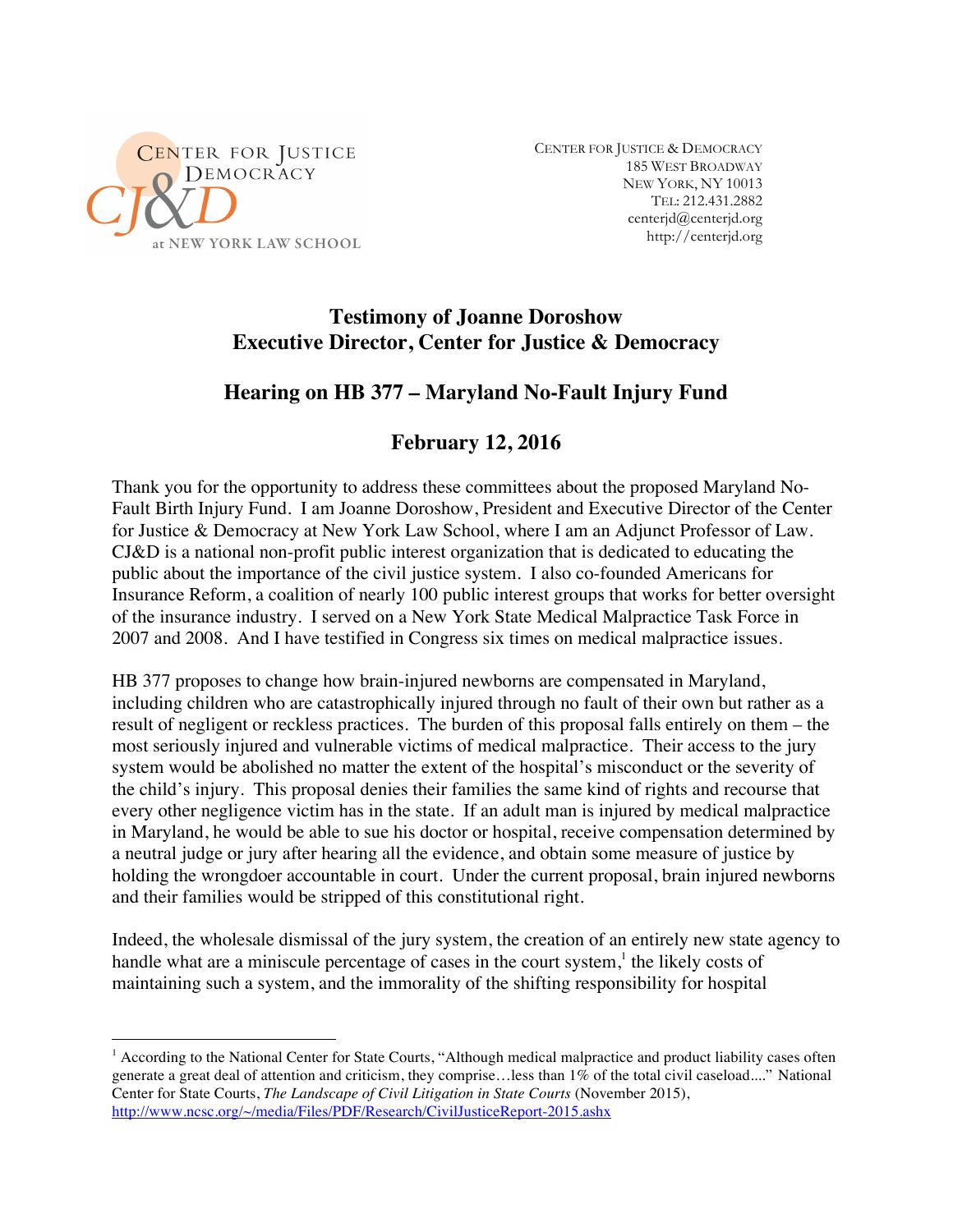wrongdoing onto others, is why no state has seriously considered adopting Virginia's birth injury program since its inception 30 years ago.

Before turning to the specifics of the current proposal, I want to address three overall points. First, proponents of this bill are regurgitating the same unfounded threats about "lack of access to care for women" that we have seen for years from the insurance and medical lobbies and their political allies, such as Texas politicians Rick Perry and George W. Bush. The suggestion that OB-GYNs might leave Maryland or abandon their specialty if this horrendous legislation isn't enacted is sensationalized fiction. In Texas, that realization came too late to stop legislation that stripped families of their legal rights, later leading to articles like "Baby I Lied."<sup>2</sup> Don't let this happen in Maryland. In particular, when exploring a topic as controversial as this, it is important to distinguish between unbiased academic or government studies, and "push polls" or surveys from medical associations that are conceived by hospital lobbyists or political professionals seeking to demonstrate support for their pre-defined political or legislative agenda.

As a national consumer organization that has, for years, been fighting the insurance and medical lobbies over patients' rights, we know exactly how issues of "access" tend to be discussed – couched in fear-mongering, not facts; anecdotes, not academic studies. There are years of studies showing no correlation whatsoever between where physicians decide to practice and the malpractice environment, including malpractice insurance rates and state tort law. The actual experiences of other states bear this out. If the medical groups would like to discuss anecdotes or surveys, we can certainly point the legislature to thousands of other kinds of stories – individual cases of medical negligence. These injured patients are often the forgotten faces in the debate over medical malpractice proposals written by hospital lobbies, like this one.

Which leads to my second point. For over 40 years, policy proposals in the area of medical malpractice have concentrated almost entirely on the "doctors as victims" narrative. In other words, the insurance, hospital and medical lobbies effectively turned the malpractice issue on its head, so that policymakers treat medical malpractice primarily as if doctors, hospitals and their insurers were the victims of it, instead of the hundreds of thousand of patients who wind up dead or injured each year. This is well reflected in the hundreds of medical malpractice laws that have passed around the country, including in Maryland, virtually all of which are designed to weaken the liability of health care providers. This proposal is yet another example. Indeed, the medical industry already benefits from more liability protections than virtually any other industry or profession in the nation. This is part of the reason why the vast majority of preventable errors that physicians commit never result in a claim at all*.* That fact has been confirmed by at least two recent studies from researchers at Johns Hopkins University School of Medicine.<sup>3</sup>

 <sup>2</sup> Suzanne Batchelor, "Baby, I Lied," *Texas Observer*, October 19, 2007, http://www.texasobserver.org/2607-baby-ilied-rural-texas-is-still-waiting-for-the-doctors-tort-reform-was-supposed-to-deliver/ ("The [Texas] campaign's promise, that tort reform would cause doctors to begin returning to the state's sparsely populated regions, has now been tested for four years. It has not proven to be true…. [D]octors are following the Willie Sutton model: They're going, understandably, where the better-paying jobs and career opportunities are, to the wealthy suburbs of Dallas and Houston, to growing places with larger, better-equipped hospitals and burgeoning medical communities.") <sup>3</sup> See Johns Hopkins University School of Medicine Professor of Surgery Marty Makary, M.D., M.P.H. et al., 2014 "Medical Harm: Patient Perceptions and Follow-up Actions," *Journal of Patient Safety*, November 13, 2014, http://journals.lww.com/journalpatientsafety/Abstract/publishahead/Medical\_Harm\_\_\_Patient\_Perceptions\_and\_Fol low\_up.99712.aspx ("The vast majority of patient harms never result in a lawsuit."); Johns Hopkins University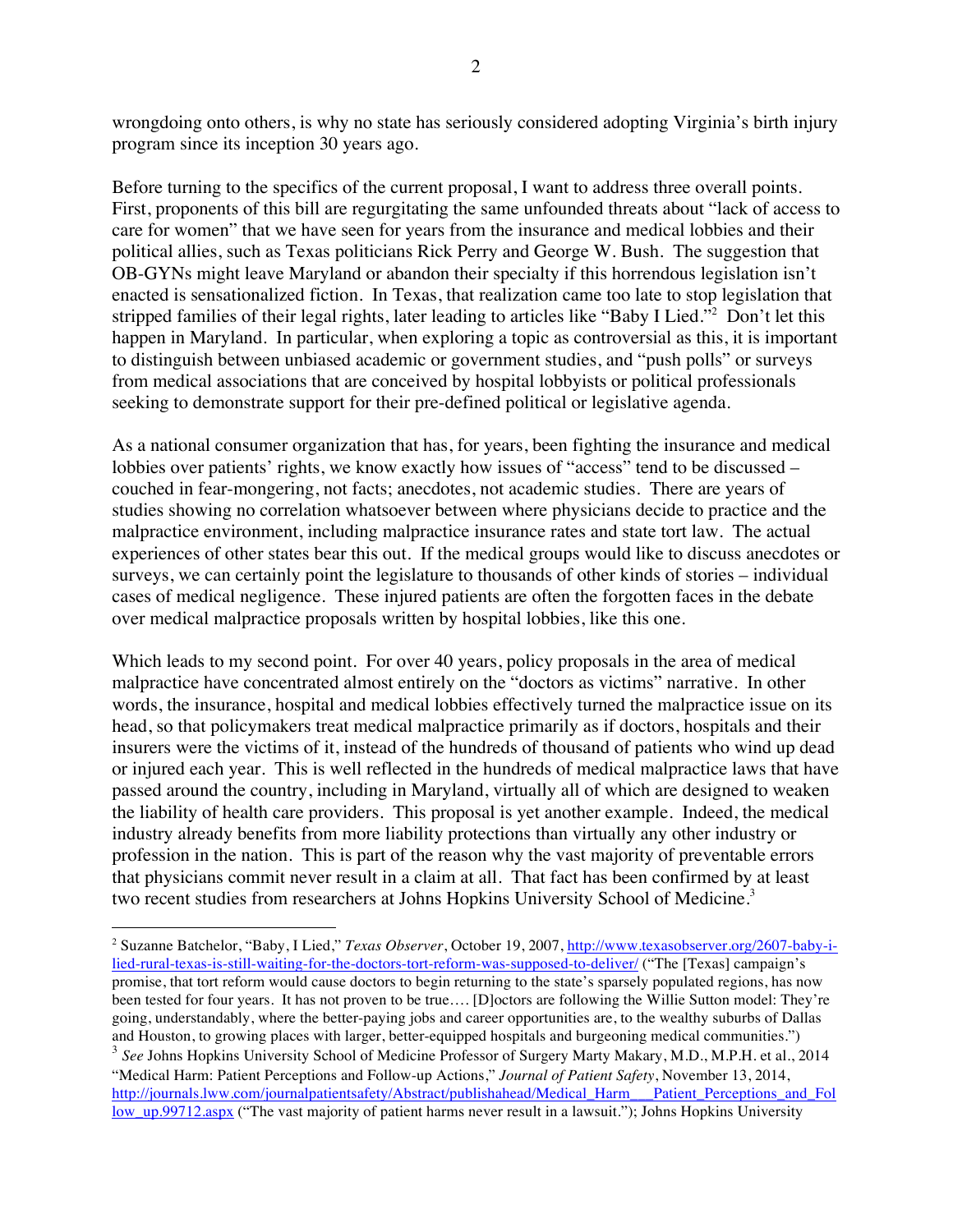Finally is the irony of a central criticism made by providers and hospitals who say this system is needed in Maryland because the malpractice system delivers compensation too slowly to victims. As others have written,<sup>4</sup> "This argument strikes us as an example of the 'chutzpah defense,' best exemplified by the individual who killed his parents, and then threw himself on the mercy of the court because he was an orphan." Nothing today prevents hospitals or liability carriers from settling legitimate claims with patients before they file a court case, or from paying valid claims expeditiously. In fact, CJ&D and the malpractice victims with whom we work all agree that informal pre-trial settlements, where both parties voluntarily agree to take a case out of the civil justice system, are not only appropriate but currently resolve the vast majority of legitimate medical malpractice claims today. However, schemes like this – which tilt the legal playing field dramatically in favor of the health care industry, eviscerate the jury system and patients' rights to adequate compensation, and protect the most dangerous hospitals and incompetent physicians – are deplorable.

## **THE MARYLAND NO-FAULT BIRTH INJURY FUND**

 $\overline{a}$ 

This system would do away with the civil justice system in medical malpractice cases for braininjured newborns, replacing it with government regulation of what is now a free-market approach to holding health care providers accountable for their negligence. This proposal envisions establishment of a centralized fund controlled by a Board of Trustees, consisting of a privileged group of political appointees pulled largely from the powerful Maryland medical establishment. This Board is given the job of controlling compensation to qualifying families and hiring bureaucrats to execute their rules. Every aspect of compensation in these cases would be controlled by this new centralized agency. We know that non-economic damages would be capped below current law at \$500,000, if provided at all. Compensation for residential modification would be disallowed.

Beyond that, we are somewhat hampered in our analysis of this bill because certain important details are not spelled out but left to the discretion of the Board, the Executive Director and the centralized staff of bureaucrats that they hire. Details that we do not know yet include: the level of economic damages that would be available; the specific burdens any family would face obtaining compensation under this fund; how much of the cost would be passed along to health insurance policyholders to maintain the fund; the level of financial windfall this measure would provide unsafe hospitals at the expense of patients whom they injure; and the amount of increased profit that the property/casualty insurance industry would enjoy once benefit levels are cut now and into the future.

School of Medicine Associate Professor of Surgery Martin Makary, M.D., M.P.H. and Johns Hopkins University School of Medicine Associate Professor of Neurology David E. Newman-Toker, M.D., Ph.D., "Measuring Diagnostic Errors in Primary Care," *JAMA Internal Medicine*, March 25, 2013,

http://archinte.jamanetwork.com/article.aspx?articleid=1656536 ("Only about 1% of adverse events due to medical negligence result in a claim.")

<sup>&</sup>lt;sup>4</sup> David A. Hyman and Charles Silver, "Medical Malpractice Litigation and Tort Reform: It's the Incentives, Stupid," 59 *Vand. L. Rev.* 1085, 1122 (2006), http://faculty.law.miami.edu/mcoombs/documents/Hyman\_Silver.pdf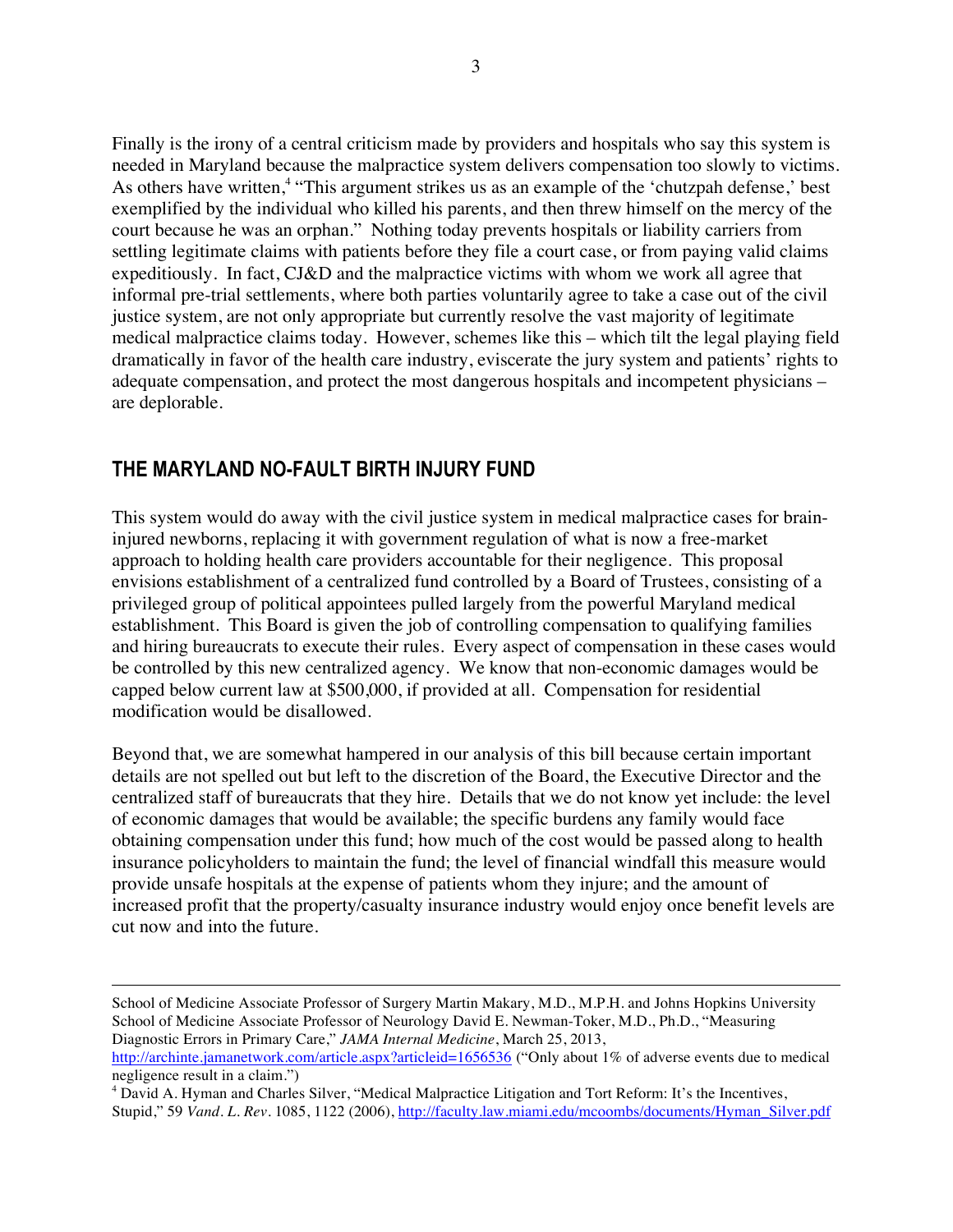## **THE COSTS OF ALTERNATIVE SYSTEMS THAT LIMIT LIABILITY AND BRING IN NON-NEGLIGENT CLAIMS ARE HUGE**

This bill would create a vast new social program to cover all similar outcomes whether or not malpractice was involved. Many of these are cases are not currently within the medical malpractice liability insurance system. Nor should they be. The fiscal problems this will create are addressed below in the discussion about Virginia's birth injury program. But to provide an additional perspective, Case Western Reserve Professors Maxwell J. Mehlman and Dale A. Nance made the following observations about a proposal with similar aspects to HB 377, specifically, an alternative system that brings currently non-claiming patients into the system:

- Health courts "would entail some huge potential increases in total system costs.... If we take health care proponents at their word, their goal is to bring … currently non-claiming people into the process." This, however "would multiply the number of claims involving negligence by a factor between 33 and 50."5
- "[C] laims involving error account for at least 84 percent of total system costs ... so that, even if we assume that only claims involving error are brought into the system, the system costs should increase by a factor of at least 28, all other things (like system efficiency) being equal."<sup>6</sup>
- "[E]ven if we assume that the average per patient damages under a new system embracing all potential claimants (including those who claim under the existing system) would be only 30 percent of the average damages for claims now paid, that still leaves total direct system costs multiplied by a factor of about 8.5, again as a low end estimate."<sup>7</sup>
- Health courts all involve the creation of a new judicial or administrative bureaucracy. Costs "would certainly be substantial, vastly more than the public (taxpayer borne) judicial costs currently associated with the adjudication of malpractice claims."<sup>8</sup>
- "Some health court advocates concede that, if the system actually compensated substantially more patients, it might not be cheaper than the tort system. The Republican Policy Committee states, for example: 'The health court proposal is not about reducing costs overall (since many more people may be compensated at smaller amounts).'"<sup>9</sup>
- "[O]ther pressures can be expected as well. …[A] number of processes can be expected to be implemented, processes that suppress the levels of patient recoveries below any fair measure of actual losses sustained."<sup>10</sup>

- <sup>8</sup> *Id.* at 73. <sup>9</sup> *Id.* at 74.
- <sup>10</sup> *Id.* at 75.

 <sup>5</sup> Maxwell J. Mehlman and Dale A. Nance, *Medical Injustice: The Case Against Health Courts* (2007) at 72.  $6$  *Ibid.* 

 $^7$  *Ibid.*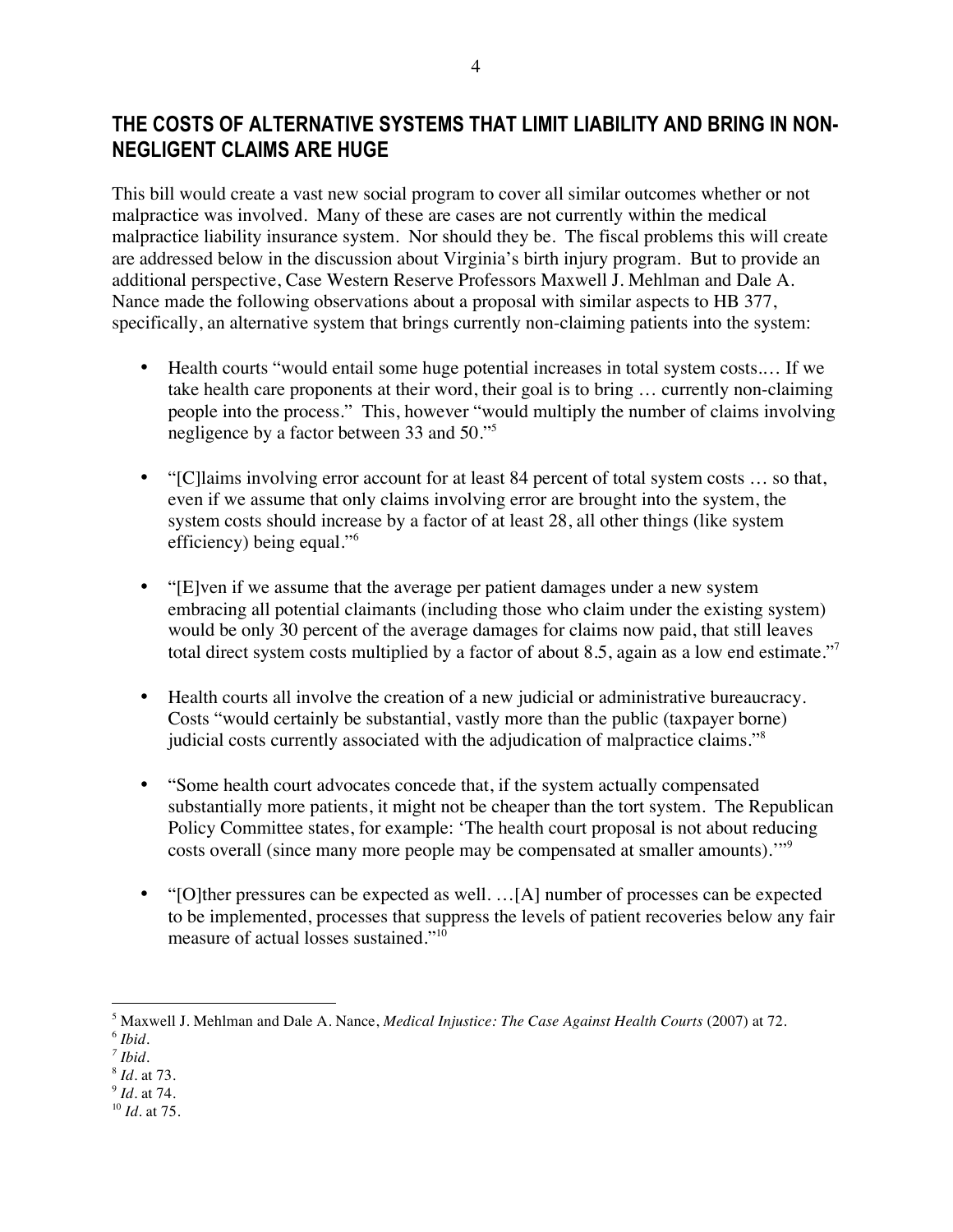Moreover, studies show that when a state strips away a patient's right to sue in court, health care costs not only do not drop – they *increase* as the deterrence function of the tort system is weakened leading to the practice of riskier medicine. This was the alarming recent conclusion from esteemed, longtime academics in the field of medical malpractice, who examined the impact on costs of laws that limit liability exposure, specifically "caps" on damages. They found that such laws "have no significant impact on Medicare Part A (hospital) spending, but lead to 4-5% *higher* Medicare Part B (physician) spending" [emphasis in the original]. The researchers say,

[O]ne policy conclusion is straightforward: There is no evidence that limiting med mal lawsuits will bend the healthcare cost curve, except perhaps in the wrong direction.

Policymakers seeking a way to address rising healthcare spending should look elsewhere. $11$ 

## **ALTERNATIVE SYSTEMS HAVE SYSTEMIC AND CONSTITUTIONAL PROBLEMS**

Every state in the nation, including Maryland, guarantees the right to trial by jury in civil cases.<sup>12</sup> When a legislature strips away that right and removes a common law cause of action from the civil justice system, the courts insist that those ceding their rights receive something sufficient in return, an adequate "quid pro quo," or trade-off, for losing constitutional rights.<sup>13</sup> Here, the promise is that a no-fault system will award some compensation and do it more quickly. Yet it also prevents patients from obtaining the same level of compensation that is available to those with access to the jury system. What's more, even if a program begins with good intentions, taking any compensation decision out of courts subjects it eventually to influence-peddling and future budgetary/solvency considerations that no lawmaker today can control. These problems are always resolved on the backs of more powerless victims, who gave up their legal rights with vague and unenforceable promises that are ultimately broken. That is the lesson of history, and it is why HB 377 raises such significant constitutional concern.

Indeed, it is important to immediately dispose of the notion that under this no-fault fund, there will not be a reduction in benefits for children whose injury was the result of negligence or

<sup>&</sup>lt;sup>11</sup> Bernard S. Black, David A. Hyman and Myungho Paik, "Do Doctors Practice Defensive Medicine, Revisited," Northwestern University Law & Economics Research Paper No. 13-20; Illinois Program in Law, Behavior and Social Science Paper No. LBSS14-21 (October 2014) at 2, http://ssrn.com/abstract=2110656. *See also* Jason Milliman, "Study: Don't expect big health-care savings from medical malpractice reform," *Washington Post*, October 15, 2014, https://www.washingtonpost.com/news/wonk/wp/2014/10/15/study-dont-expect-bighealth-care-savings-from-medical-malpractice-reform/; RAND Corporation, "Making It More Difficult to Sue Physicians for Malpractice May Not Reduce 'Defensive Medicine,'" October 15, 2014, http://www.rand.org/news/press/2014/10/15.html, discussing Daniel A. Waxman et al., "The Effect of Malpractice Reform on Emergency Department Care," 371 N. Engl. J. Med. 1518, October 16, 2014, http://www.nejm.org/doi/full/10.1056/NEJMsa1313308

 $12$  Colorado and Louisiana do not have such provisions in their constitutions but have statutory provisions. <sup>13</sup> *See*, *e.g*., Amy Widman, "Why Health Courts are Unconstitutional," 27 *Pace L. Rev.* 55 (Fall 2006), http://digitalcommons.pace.edu/cgi/viewcontent.cgi?article=1118&context=plr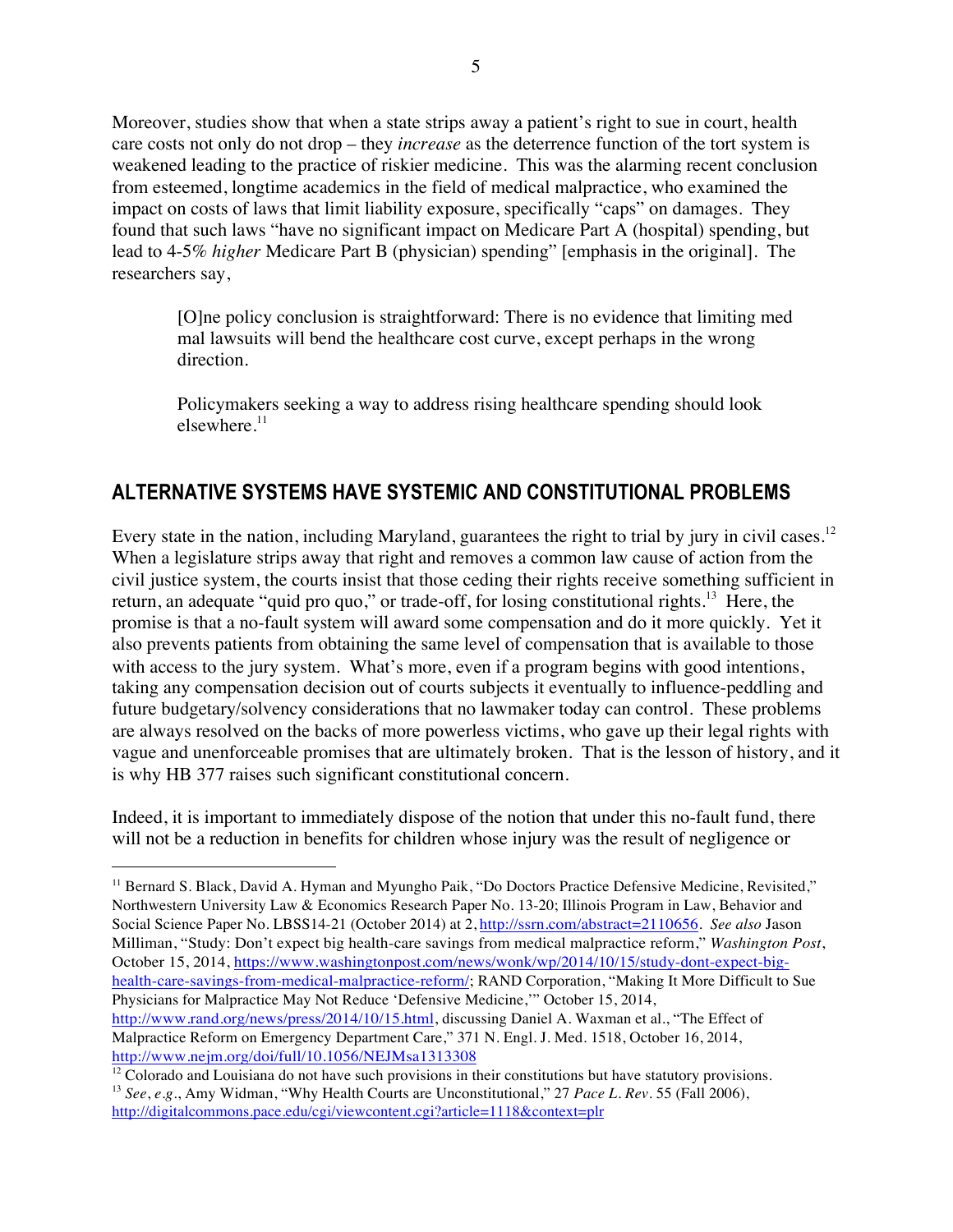wrongdoing. We can say this with complete confidence even without knowing all the details of the plan under consideration. In fact, we would venture to say that never in the history of this country has an administrative system turned out ultimately better for victims who ceded their right to trial by jury.

There are many examples of this phenomenon, including workers' compensation, $14$  whose fiscal problems are typically solved by reducing benefits and increasing obstacles for workers, and the federal Vaccine Injury Compensation Program, which tries to reduce costs by fighting parents who try to get in the system.<sup>15</sup> These programs' slow political capture, fiscal problems and subsequent demise as adequate alternatives for victims should serve as a loud warning to Maryland lawmakers.

No example is more analogous than Virginia's Birth-Related Neurological Injury Compensation Program, which has been in place for 30 years. Except for Florida's radically different program enacted one year later, no state has attempted to replicate Virginia's disastrous program. In testimony before the Virginia legislature, one parent called this program "a generous system of care gone awry, of state-sanctioned impunity for doctors and hospitals, and of the struggle families face caring for society's weakest children."<sup>16</sup>

<sup>&</sup>lt;sup>14</sup> See Michael Grabell and Howard Berkes, "The Demolition of Workers' Comp; Over the past decade, states have slashed workers' compensation benefits, denying injured workers help when they need it most and shifting the costs of workplace accidents to taxpayers," *ProPublica* and *NPR*, March 4, 2015, https://www.propublica.org/article/the-demolition-of-workers-compensation; "Worker's Comp: Falling Down

on the Job," *Consumer Reports* (2000)(discussing legislative reforms of the 1990s and the resulting profits for workers' compensation insurance providers),

http://www.injuredworker.org/forums/injuredworker/posts/1652.html; Martha T. McCluskey, "The Illusion of Efficiency in Workers' Compensation 'Reform,'" 50 *Rutgers L. Rev.* 657, 699-700, 711 (citations omitted)(Spring 1998), http://papers.ssrn.com/sol3/papers.cfm?abstract\_id=139583. In sum, having ceded their right to jury trial at a time when the law would have left most of their injuries uncompensated, these workers now face serious disadvantages relative to those with access to the judicial system. *See* Center for Justice & Democracy, *Workers' Compensation – A Cautionary Tale* (2006), https://centerjd.org/content/workers-compensation- cautionary-tale-national

<sup>&</sup>lt;sup>15</sup> The Vaccine Injury Compensation Program was created by federal statute in the mid-1980s. National Childhood Vaccine Injury Act of 1986, P.L. 99-660. As originally contemplated, if you or your child receives a covered vaccine and then presents a covered injury from the vaccine, you or your child is entitled to compensation. However, as this law's implementation has been modified by new political forces, extreme problems with access and compensation for victims have developed. Although originally proposed as a no-fault model that would be efficient and provide for quick compensation, many experts say that the program has been co-opted by political forces and turned into a victim's nightmare. *See* Elizabeth C. Scott, "The National Childhood Vaccine Injury Act Turns Fifteen," 56 *Food & Drug L.J.* 351 (2001)(stating that, as of 2001, 75 percent of claims were denied after long and contentious legal battles taking an average of 7 years to resolve). *See also* Statement of the National Vaccine Information Center Co-Founder and President Barbara Loe Fisher before U.S. House Subcommittee on Criminal Justice, Drug Policy and Human Resources, "Compensating Vaccine Injury: Are Reforms Needed?" September 28, 1999 (discussing the unilateral power HHS has to change the burdens of proof and other restrictions), http://www.nvic.org/nvic-archives/testimony/congresstestimonysept281999.aspx; Derry Ridgway, "No-Fault

Vaccine Insurance: Lessons from the National Vaccine Injury Compensation Program," 24 J. *Health Pol'y & L.* 59, 69 (1999)(describing how the program originally awarded many more claims, until the Department of Justice decided to aggressively argue against claimants).

<sup>&</sup>lt;sup>16</sup> Bill McKelway, "Danville Has High Birth-Injury Rate; Critics Say Virginia Law Shields Doctors from Lawsuits," *News Virginian*, June 1, 2003.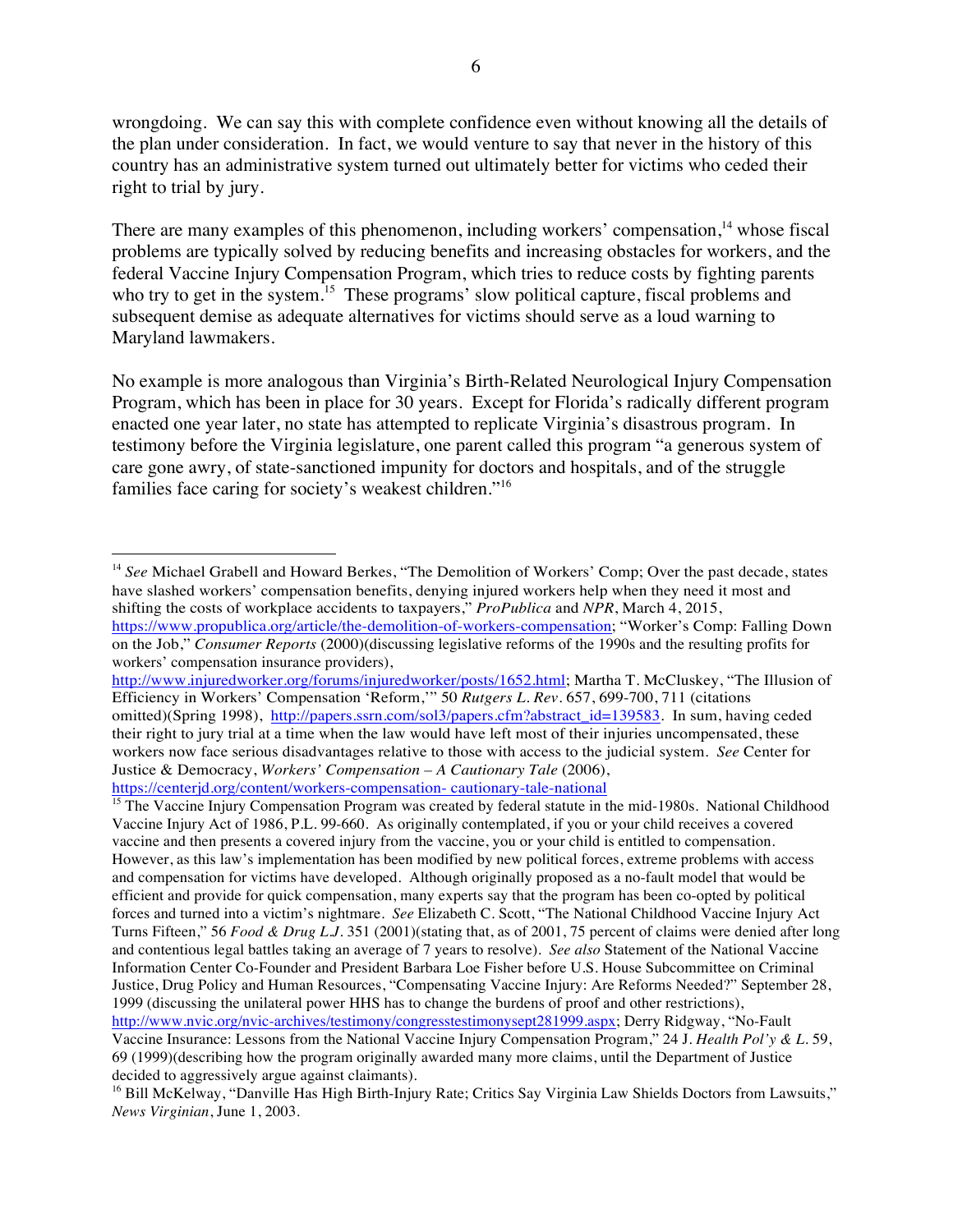The Virginia program was established in the mid-1980s, during this country's second so-called "insurance liability crisis." It was enacted not as a liberal social program, but rather under an extortionate threat by insurance companies. The state's main insurance provider stopped providing obstetrical insurance. When asked what would be needed to make them provide insurance again, the provider responded that "if the legislature passes legislation which takes the 'birth-related neurological injury' out of the tort system, we will lift the moratorium."<sup>17</sup>

Like HB 377, the program was set up as an injury compensation system for catastrophically injured newborns. It is the exclusive remedy for children delivered by participating OB-GYNs and hospitals. All claims go before an administrative panel, established within the workers' compensation system. The panel is "aided" by an "expert" panel of three doctors who determine if the injury is a covered birth-related neurological injury.

This program has struggled on every level. In 2002, Virginia's Joint Legislative Audit and Review Commission suggested "abandoning or overhauling" the program<sup>18</sup> and "ridding the board of its heavy presence of medical professionals,"<sup>19</sup> and found that the program could not be made fiscally sound.<sup>20</sup> Indeed, the program is often in fiscal crisis. This is so even though the child's non-economic damages are not simply capped – but entirely eliminated. The fund has been close to \$130 million short of cash and the legislature decided to fix the problem on the backs of the victims and their families even further, in complete contradiction to the law's original intent, *i.e.*, "by giving up their right to bring suit, families were promised lifelong medical care for eligible children."21 As reported in the *Richmond Times-Dispatch*, "documents obtained by *The Times-Dispatch* show that the [legislative] plan would erase as much as half the shortage, about \$70.3 million, by capping benefit payments to children and through accounting adjustments that lessen cash obligations by some  $$44$  million."<sup>22</sup> Today, it is operating at a deficit of approximately  $$56,557,000.<sup>23</sup>$ 

The following are some of the more notable problems for families:

• **Prevents patients from receiving adequate compensation and understanding the medical errors and negligence responsible:** "Children born in Virginia with catastrophic neurological injuries are promised lifetime medical care by the birth-injury program. But these children and their families also have been forced to absorb stunning

<sup>&</sup>lt;sup>17</sup> *See* David G. Duff, "Compensation for Neurologically Impaired Infants: Medical No-Fault in Virginia," 27 *Harv*. *J. on Legis.* 391, 405-407, fn. 110 (1990)(citing January 13, 1987 letter from Gordon D. McLean, Executive Vice-President, The Virginia Insurance Reciprocal to Ronald K. Davis, Virginia Surgical Associates, chairman of MSV's Professional Liability Committee)(on file at *Harv. J. on Legis.*).

<sup>18</sup> Bill McKelway, "Study Faults Program for Brain-Injured; Shortcomings Found in Care for Children," *Richmond Times Dispatch*, November 13, 2002; Liz Szabo and Elizabeth Simpson, "Birth Injuries Get 'Minimal Review; State Report Says Board Must Hold Doctors Accountable," *Virginian-Pilot*, November 15, 2002.

<sup>19</sup> Bill McKelway, "Brain-Injury Program's Outlook Dim; Cost Savings for Doctors Meant Less for Children," *Richmond Times-Dispatch*, November 16, 2002.

<sup>20</sup> *Ibid.*

<sup>21</sup> Bill McKelway, "Plan could restore financial soundness," *Richmond Times-Dispatch*, September 17, 2007. <sup>22</sup> *Ibid.*

<sup>23</sup> *Virginia Birth-Related Injury Compensation Fund: Comprehensive Annual Financial Report for the fiscal year ended December 31, 2014*, June 11, 2015, http://www.vabirthinjury.com/wp-content/uploads/2015/07/2014-Vabirthaudit-Final.pdf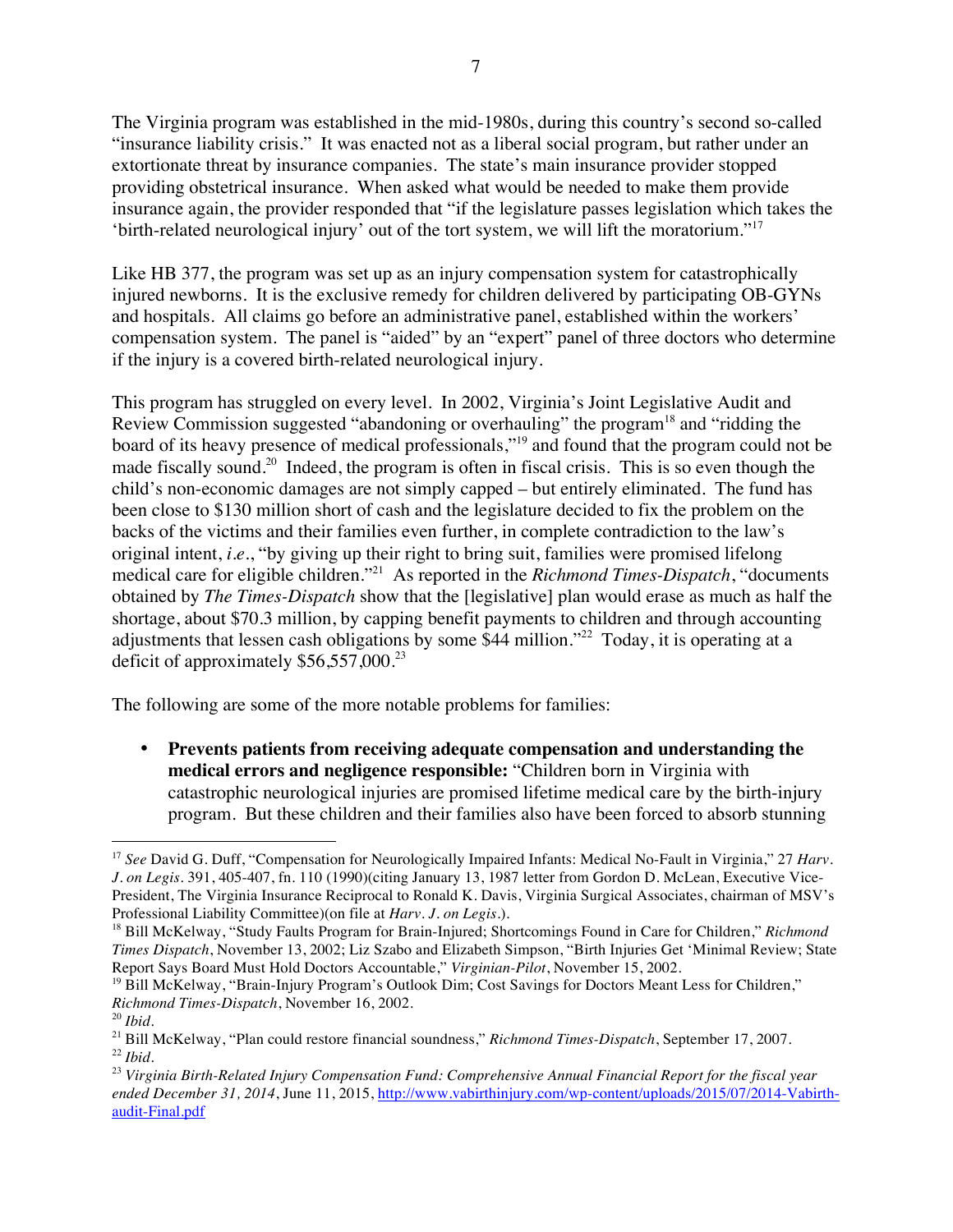disparities in program benefits because of shifting priorities and cost reductions over which they had no control or voice.... 'The program can end up providing very little,' said Christina Rigney, referring to the minimal benefits her family received in the face of her son's traumatic birth and brief life. 'We believed there was negligence involved, but nothing ever came of it.'" Her son died three years after he was severely injured due to oxygen loss during birth. Because of the birth injury law, the family couldn't file a malpractice suit, the obstetrician was never even asked to explain what happened, and the family could learn nothing from illegible notes that failed to account for long periods of time. Families of two other brain-injured infants he delivered faced the same limits on their ability to learn what happened, or to show he was negligent. He faced a lawsuit, however, for a fourth case in which a woman giving birth bled to death after delivering a healthy baby.<sup>24</sup> (See below on how this program shields bad doctors.)

- **Cannot adjust to new medical research:** The program has been unable to adjust to current medical understanding because definitions of which injuries are covered have not changed in 15 years, despite important advances in understanding the causes of brain damage in babies. The program has rejected claims because it used outdated criteria for assessing birth injuries. "Decisions in the [Virginia program's] cases can mean the difference between a lifetime care for some of society's most-disabled children and no guarantees that medical expenses will be covered. Many families have had to opt for institutionalizing their children."25
- **Denies any compensation to families of infants who died minutes after birth:** Until recently, the program provided for lifetime care but nothing for wrongful death (a new provision to provide up to \$100,000 to deceased children went into effect in July 2003). This led to perverse situations such as a case where the obstetrician and hospital successfully argued before the administrative body that an infant who lived only minutes qualified for the program, protecting them from any liability other than the care provided during the deceased infant's 30-minute lifetime.<sup>26</sup>

### **PATIENT SAFETY WILL SUFFER**

Medical errors are the third leading cause of death in America, $^{27}$  and some of the most horrifying studies of malpractice come not from my state, New York, but from the Johns Hopkins

<sup>&</sup>lt;sup>24</sup> Bill McKelway, "Danville Has High Birth-Injury Rate; Critics Say Virginia Law Shields Doctors from Lawsuits," *News Virginian*, June 1, 2003.

<sup>25</sup> Bill McKelway, "Old Rules Deny New Benefits; Children Rejected for Brain-Injury Program," *Richmond Times-Dispatch*, June 5, 2003

<sup>26</sup> Bill McKelway, "Deceased Infant Put into Program; Ruling Blocks Suits Over Death of Baby," *Richmond Times-Dispatch*, June 27, 2003.

<sup>&</sup>lt;sup>27</sup> According to a study published in the *Journal of Patient Safety*, "between 210,000 and 440,000 patients each year who go to the hospital for care suffer some type of preventable harm that contributes to their death, the study says. That would make medical errors the third-leading cause of death in America, behind heart disease, which is the first, and cancer, which is second." Marshall Allen, "How Many Die From Medical Mistakes in U.S. Hospitals?" *ProPublica*, September 19, 2013, http://www.propublica.org/article/how-many-die-from-medical-mistakes-in-ushospitals, discussing John T. James, "A New, Evidence-based Estimate of Patient Harms Associated with Hospital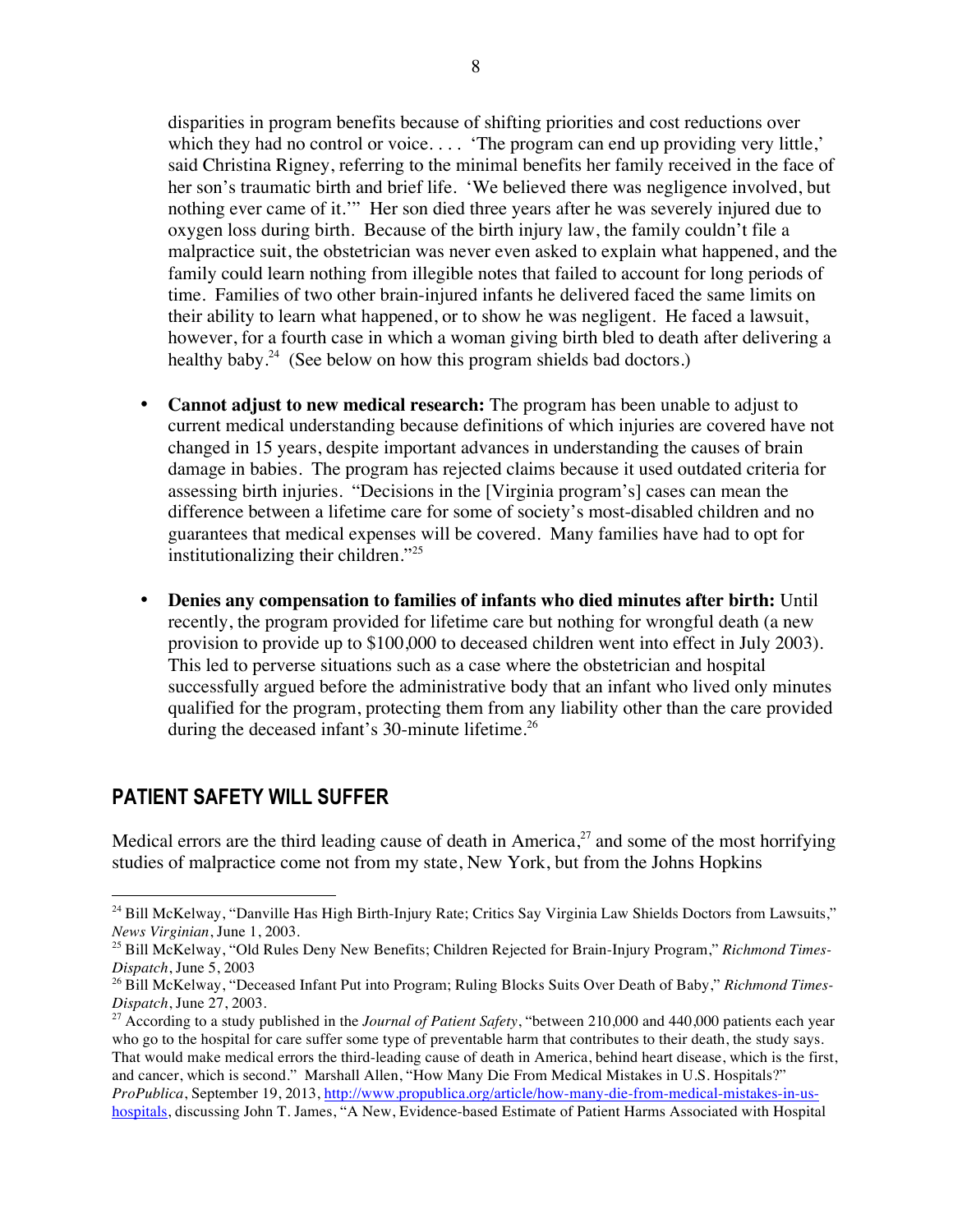University School of Medicine. One recent study, led by Johns Hopkins and published online in the journal *Surgery*, found that surgeons make mistakes called "never events" – like leaving behind foreign objects, operating on the wrong site or even the wrong patient – more than 4,000 times a year in the United States. Six percent of these patients die. Another 32.9% have permanent injuries.<sup>28</sup> According to another 2012 study from Johns Hopkins, "as many as 40,500 critically ill patients in the United States may die annually when clinicians fail to diagnose hidden life-threatening conditions such as heart attack and stroke. The unexpectedly high frequency of deadly misdiagnosis in hospital intensive care units or ICUs was 'surprising and alarming,' said Dr. Bradford Winters, the lead author of the study."<sup>29</sup>

One of the worst aspects of Virginia's program – which has been included in the Maryland proposal – is that it fails to hold accountable even the worst practitioners and allows them to continue practicing. National birth-injury experts have expressed fear about Virginia becoming a safe harbor for bad doctors because of a lack of disciplinary actions under this law. "The birthinjury cases … are not reported to national databases that track actions against doctors and measure physicians' insurability. With no court action, settlement or disciplinary actions, a doctor's involvement in birth-injury cases can go undetected."<sup>30</sup> In fact, by at least 2002 when the media was examining the fund, not a single case in the program's history had produced a disciplinary action against a hospital or doctor, even though those cases "pose a high risk for findings of negligence against doctors, nurses and hospitals."31

No state can risk such a development, including Maryland. If state medical boards did their job and worked to weed out the small number of doctors responsible for most malpractice payments, everyone would win. But they don't, they never have, and it is fantasy to expect that they ever will. Just this month, the *New England Journal of Medicine* published a new study<sup>32</sup> finding that "[j]ust 1 percent of active U.S. physicians are responsible for nearly a third of the nation's paid malpractice claims…." Moreover "[n]eurosurgeons, orthopedic surgeons, general surgeons and obstetrician-gynecologists were among those who faced double the risk of future claims,

http://qualitysafety.bmj.com/content/early/2012/07/23/bmjqs-2012-000803.abstract

 $\overline{a}$ 

Care," *Patient of Journal Safety* (September 2013), https://www.documentcloud.org/documents/781687-john-jamesa-new-evidence-based-estimate-of.html#document/p1/a117333

<sup>&</sup>lt;sup>28</sup> See Johns Hopkins Medicine press release, "Johns Hopkins Malpractice Study: Surgical 'Never Events' Occur at Least 4,000 Times Per Year," December 19, 2012,

http://www.hopkinsmedicine.org/news/media/releases/johns\_hopkins\_malpractice\_study\_surgical\_never\_events\_oc cur\_at\_least\_4000\_times\_per\_year, discussing Marie Diener-West et al., "Surgical never events in the United States," *Surgery*, December 18, 2012, http://www.surgjournal.com/article/S0039-6060(12)00623-X/abstract

<sup>&</sup>lt;sup>29</sup> Cristine Russell, Senior Fellow, Harvard Kennedy School of Government, "The Alarming Rate of Errors in the ICU," *Atlantic*, August 28, 2012, http://www.theatlantic.com/health/archive/2012/08/the-alarming-rate-of-errors-inthe-icu/261650/, citing Bradford Winters et al., "Diagnostic errors in the intensive care unit: a systematic review of autopsy studies," *BMJ Quality & Safety*, July 21, 2012,

<sup>&</sup>lt;sup>30</sup> Bill McKelway, "Brain Injuries Spur No Action; Case Review, Required by Law, Is Not Being Done, Va. Study Found," *Richmond Times-Dispatch*, January 14, 2003.

<sup>&</sup>lt;sup>31</sup> Bill McKelway, "Brain-Injury Program's Outlook Dim; Cost Savings for Doctors Meant Less for Children," *Richmond Times-Dispatch*, November 16, 2002.

<sup>32</sup> Karen Pallarito, "Small Number of Doctors Trigger Big Share of Malpractice Payouts," *HealthDay*, January 27, 2016, http://consumer.healthday.com/public-health-information-30/legal-health-news-758/just-a-few-doctorstrigger-large-share-of-malpractice-payouts-707473.html, discussing David M. Studdert, L.L.B., Sc.D. et al.,

<sup>&</sup>quot;Prevalence and Characteristics of Physicians Prone to Malpractice Claims." 374 *N. Engl. J. Med.* 354 (2016),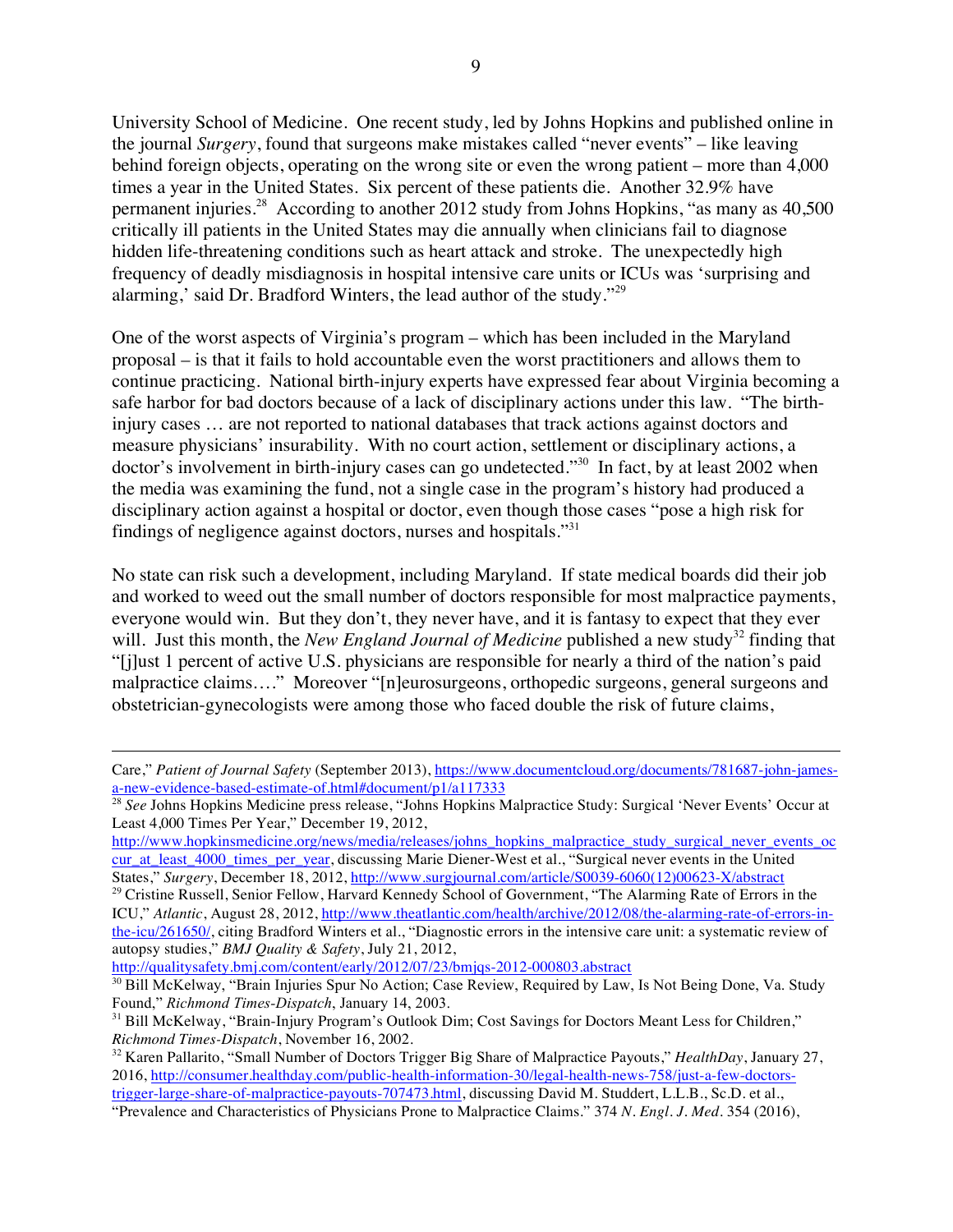compared with internal medicine physicians…." But the study found that a physician's specialty or even the nature of the injuries they cause, is not "the most important predictor of a claim."

Instead,

The most important predictor of a claim appeared to be a physician's past claims history. Compared with doctors with one previous paid claim, those with two paid claims had almost twice the risk of having another. Physicians with three paid claims had three times the risk. Those with six or more had more than 12 times the risk, the study found.

Lead author David Studdert, Professor of Medicine and Law at Stanford University, said, "It is a very reasonable question to ask why it's possible to accumulate four or five paid claims in a 10 year period and continue to practice [medicine].… We don't know the answer to that question."33

Of course, we do know. State medical boards generally do nothing about the small number of doctors who are repeat offenders and are responsible for the large chunk of negligence in the system. And Maryland's history should be of concern to all lawmakers in this state. In 2004, the last time Public Citizen examined Maryland, they found: $34$ 

Doctors with repeated malpractice claims against them suffer few consequences. The Maryland Board of Physician Quality Assurance and the state's health care providers have been criticized in the media and by lawmakers for failing to rein in doctors who repeatedly commit medical errors and medical negligence. According to Public Citizen's analysis of NPDB data, only 20.6 percent (37 of 180) of Maryland doctors who made three or more malpractice payouts since 1990 were disciplined by the Board. Disciplinary action is a license suspension or revocation, or a limit on clinical privileges.

The Maryland Board of Physician Quality Assurance has been among the nation's least diligent when it comes to disciplining doctors. In 2002, Maryland ranked 46th among all states and the District of Columbia for the frequency at which it takes serious disciplinary actions against doctors for incompetence, misprescribing drugs, sexual misconduct, criminal convictions, ethical lapses or other offenses. In 2002, the Board levied serious sanctions against only 39 of its 21,833 doctors. Nationally in 2002, there were 3.6 serious actions taken for every 1,000 physicians. The rate was exactly half that in Maryland – only 1.8 serious actions per 1,000 physicians. Over the past decade, Maryland has descended sharply in its rate of doctor discipline, from its best ranking of 19th in 1993 to its worst ranking of 46th in 2002. In seven of the last 10 years, Maryland has been rated in the bottom half of all states.

When regulation fails, as is clearly has in Maryland, litigation becomes the last line of defense to protect patients. And with the amount of malpractice in hospitals growing at alarming rates, the

 <sup>33</sup> Karen Pallarito, "Small Number of Doctors Trigger Big Share of Malpractice Payouts," *HealthDay*, January 27, 2016, http://consumer.healthday.com/public-health-information-30/legal-health-news-758/just-a-few-doctorstrigger-large-share-of-malpractice-payouts-707473.html

<sup>34</sup> Public Citizen, *The Facts About Medical Malpractice in Maryland* (January 2004), http://www.citizen.org/documents/Maryland\_MedMal\_Report\_2004.pdf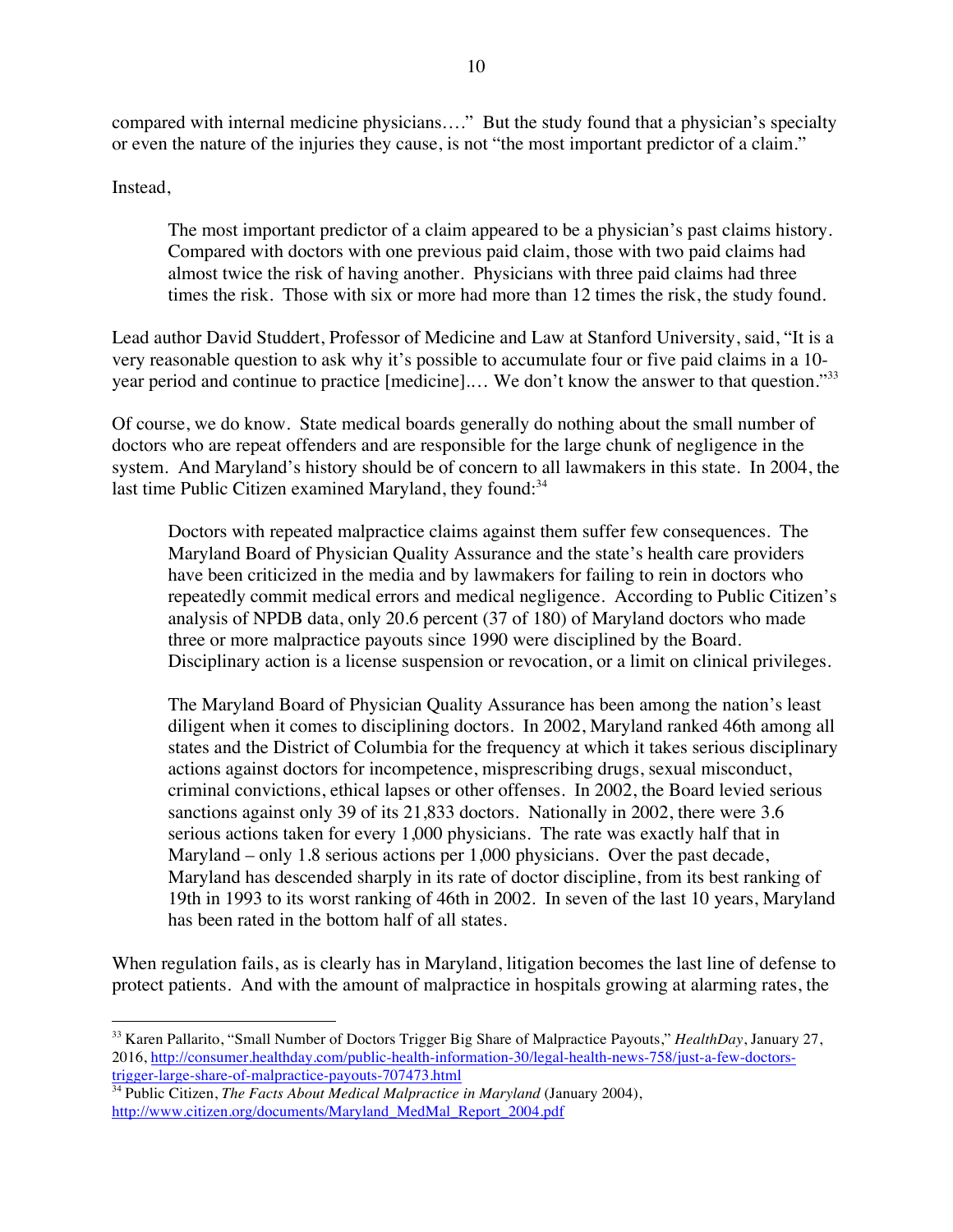last thing Maryland lawmakers should do is reduce the accountability of negligent doctors and hospitals. Yet under this proposal, that is exactly what would happen: unsafe hospitals would no longer pay for their own incidents of negligence and others would share the costs. As the late Cornell Law School Professor Theodore Eisenberg, "one of the foremost authorities on the use of empirical analysis in legal scholarship,"<sup>35</sup> noted in a recent article, "One possible factor contributing to the continued high rate of errors is that doctors do not expect to bear the full cost of harms caused by their negligence. …and [h]ospitals do not bear the full costs of the harms caused in them even though hospitals directly and indirectly influence patients' risk of medical error."<sup>36</sup>

In other words, further weakening the system's deterrent potential will only lead to more unsafe care. And that result was the clear, recent conclusion by some of the leading academic medical malpractice researchers in the nation.<sup>37</sup> They discovered "consistent evidence that patient safety generally falls" after liability for health care providers is limited [and] "leads to higher rates of preventable adverse patient safety events in hospitals." In addition, the decline in patient safety was "widespread, and applies both to aspects of care that are relatively likely to lead to a malpractice suit (e.g., … foreign body left in during surgery), and aspects that are unlikely to do so (e.g., … central-line associated bloodstream infection)." In sum, "[t]he broad relaxation of care suggests that med mal liability provides 'general deterrence' – an incentive to be careful in general – in addition to any 'specific deterrence' it may provide for particular actions.…"

### **THE "ACCESS TO CARE" MYTH**

Where doctors choose to practice and live has no connection to a state's tort law. That has been the finding of every credible academic and government study examining this issue. Aside from the fact that Maryland currently has more OB-GYNs per capita (female population) than nearly any other state,<sup>38</sup> the suggestion that OB-GYNs might leave Maryland or abandon their specialty if this law were not enacted has no support in the academic literature, government studies or actual experiences of other states.

Some of the leading academic researchers in the area of medical malpractice recently examined physician supply in nine states that limited provider liability, specifically by capping damages during the last "hard" insurance market (2002 to 2005), and compared these data to other "control" states.39 They found "no evidence that cap adoption predicts an increase in total patient

http://courses2.cit.cornell.edu/sociallaw/videos/eisenberg/index.html (viewed February 11, 2016).

<sup>&</sup>lt;sup>35</sup> Cornell University Law School, "Ted Eisenberg: Interview,"

<sup>36</sup> Theodore Eisenberg, "The Empirical Effects of Tort Reform," April 1, 2012. *Research Handbook on the Economics of Torts*, forthcoming, found at http://papers.ssrn.com/sol3/papers.cfm?abstract\_id=2032740 (citation omitted).

<sup>&</sup>lt;sup>37</sup> Bernard S. Black and Zenon Zabinski, "The Deterrent Effect of Tort Law: Evidence from Medical Malpractice Reform," Northwestern University Law & Economics Research Paper No. 13-09 (July 2014), https://business.illinois.edu/nmiller/mhec/Zabinski.pdf

<sup>38</sup> CQ Press, *Health Care State Rankings*.

<sup>&</sup>lt;sup>39</sup> Bernard S. Black, David A. Hyman and Myungho Paik, "Does Medical Malpractice Reform Increase Physician Supply? Evidence from the Third Reform Wave," Northwestern University Law & Economics Research Paper No. 14-11; University of Illinois Program in Law, Behavior and Social Science Research Paper No. LBSS 14-36 (July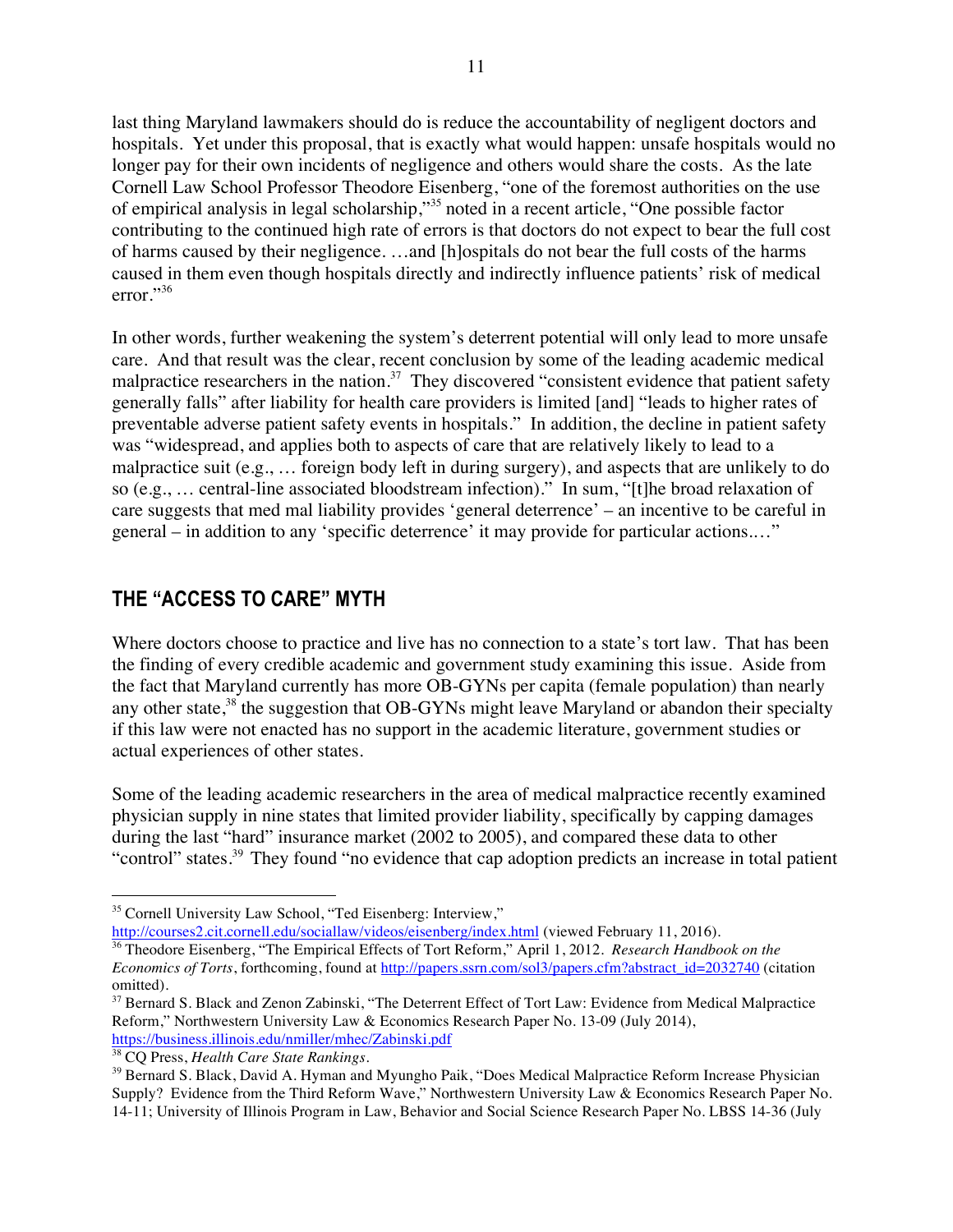care physicians, in specialties that face high med mal risk (except plastic surgeons), or in rural physicians." They concluded, "Physician supply does not seem elastic to med mal risk. Thus, the states that want to attract more physicians should look elsewhere."

This is only the latest in a series of studies showing no connection between "access to care" and a state's malpractice environment. As a result, "access to care" arguments tend to be discussed in hyped-up fear-mongering terms, not facts. "Who Will Deliver Your Baby?" was the headline of a glossy 2003 Texas brochure, with medical societies arguing that the only way to solve doctor shortages in Texas was for patients to enact a damages cap, which voters proceeded to do. But as has been repeatedly shown since the *Texas Observer* first pointed it out in 2007 in the article "Baby, I Lied,"<sup>40</sup> not only did doctors not return to the state's underserved areas after the cap was enacted, they never came back to the state at all.

Physician supply in Texas has been closely studied by Professors Bernard S. Black, Northwestern University School of Law, Northwestern University Kellogg School of Management and the European Corporate Governance Institute (ECGI); David A. Hyman, University of Illinois College of Law; and Charles Silver, University of Texas School of Law. In their most recent Texas study,<sup>41</sup> they found that enactment of liability limits has no effect on the state's physician supply.<sup>42</sup> The methodology for this study, which controls for every conceivable factor, is so accurate that a national "tort reform" proponent admitted changing his mind about the issue after examining their analysis.<sup>43</sup>

Like Black, Hyman and Silver's work in Texas, there are years of studies showing no correlation between where physicians decide to practice and the malpractice environment, including malpractice insurance rates. In his 2012 academic study, "The empirical effects of tort reform," the late Cornell Law School Professor Theodore Eisenberg noted:<sup>44</sup>

If increasing premiums drive exit decisions, then programs alleviating premiums should have effects. But Smits et al. (2009) surveyed all obstetrical care providers in Oregon in 2002 and 2006. Cost of malpractice premiums was the most frequently cited reason for stopping maternity care. An Oregon subsidy program for rural physicians pays 80 percent of the professional liability premium for an ob/gyn and 60 percent of the

 $\overline{a}$ 

<sup>2014),</sup> http://ssrn.com/abstract=2470370. Florida, Georgia, Illinois, Mississippi, Nevada, Ohio, Oklahoma, South Carolina and Texas were the nine states examined.

<sup>40</sup> Suzanne Batchelor, "Baby, I Lied." *Texas Observer*, October 19, 2007, http://www.texasobserver.org/2607-babyi-lied-rural-texas-is-still-waiting-for-the-doctors-tort-reform-was-supposed-to-deliver/

<sup>&</sup>lt;sup>41</sup> Bernard Black, David Hyman, Charles Silver, "Black, Silver, Hyman: Tort reform not the tonic it's touted to be," *Austin American-Statesman*," April 9, 2013, http://www.statesman.com/news/news/opinion/black-silver-hyman-tortreform-not-the-tonic-its-t/nXG9J

<sup>&</sup>lt;sup>42</sup> David A. Hyman et al., "Does Tort Reform Affect Physician Supply? Evidence from Texas," Northwestern University Law School, Law and Economics Research Paper No. 12-11; University of Illinois, Program in Law, Behavior and Social Science Research Paper No. LE12-12; University of Texas Law School, Law and Economics Research Paper No. 225 (June 2012) at 8, http://ssrn.com/abstract=2047433

<sup>43</sup> *See* Manhattan Institute's Ted Frank, "Post-tort-reform Texas doctor supply," *PointofLaw.com*, May 4, 2012, http://www.pointoflaw.com/archives/2012/05/post-tort-reform-texas-doctor-supply.php ("I, for one, am going to stop claiming that Texas tort reform increased doctor supply without better data demonstrating that.")

<sup>44</sup> Theodore Eisenberg, "The Empirical Effects of Tort Reform," April 1, 2012. *Research Handbook on the Economics of Torts*, forthcoming, found at http://papers.ssrn.com/sol3/papers.cfm?abstract\_id=2032740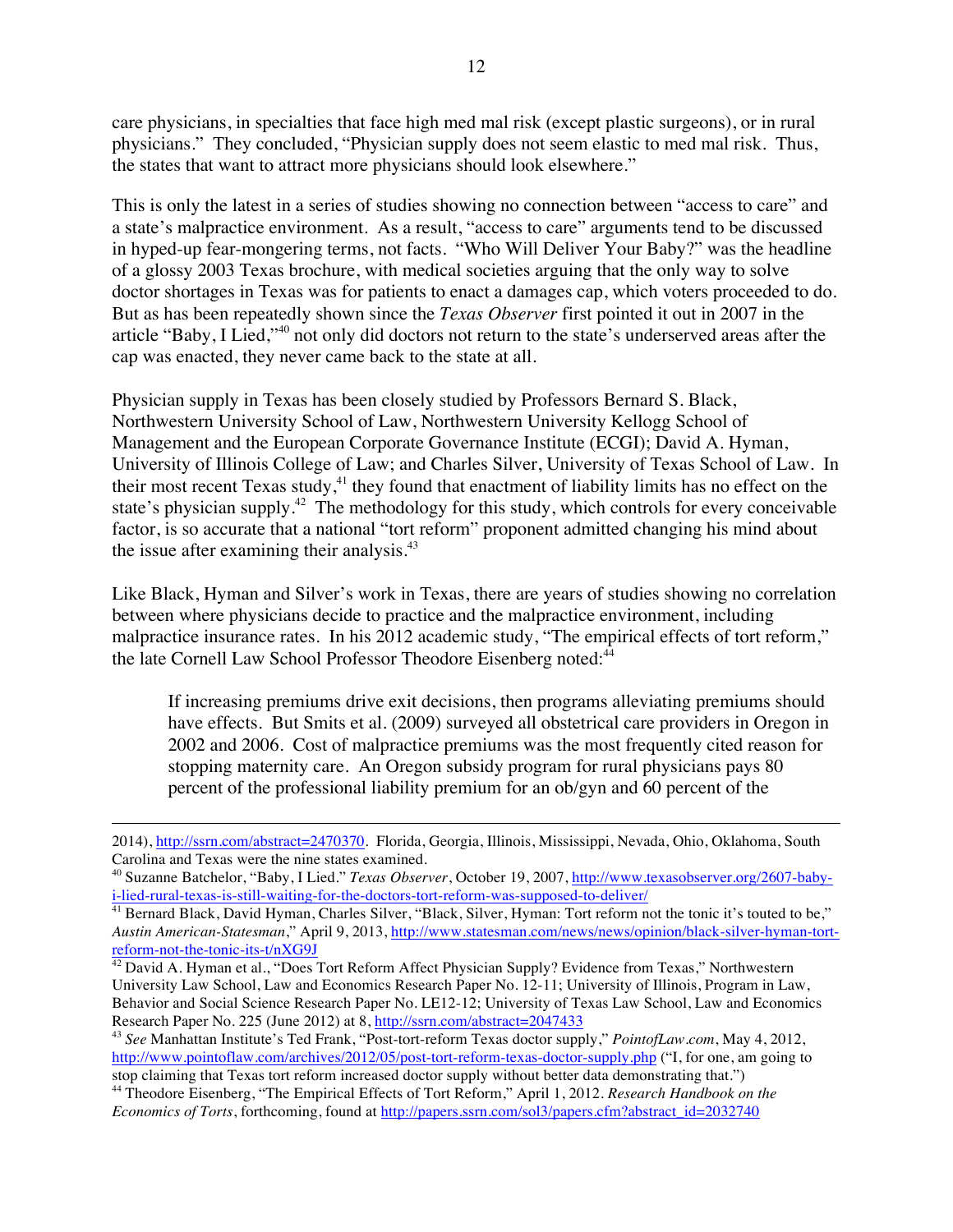premium for a family or general practitioner. Receiving a malpractice subsidy was not associated with continuing maternity services by rural physicians. Subsidized physicians were as likely as nonsubsidized physicians to report plans to stop providing maternity care services. And physician concerns in Oregon should be interpreted in light of the NCSC finding, described above, that this was a period of substantial decline of Oregon medical malpractice lawsuit filings.

Other studies reject the notion that there is any connection between access to care and malpractice insurance rates.<sup>45</sup> In August 2004, the National Bureau of Economic Research researchers found: "The fact that we see very little evidence of widespread physician exodus or dramatic increases in the use of defensive medicine in response to increases in state malpractice premiums places the more dire predictions of malpractice alarmists in doubt. The arguments that state tort reforms will avert local physician shortages or lead to greater efficiencies in care are not supported by our findings."46

Other state-specific studies draw the same conclusion. In April 2007, Michelle Mello of the Harvard School of Public Health published a study of physician supply in Pennsylvania in the peer-reviewed journal *Health Affairs.* The authors,

[L]ooked at the behavior of physicians in 'high-risk' specialties – practice areas such as obstetrics/gynecology and cardiology for which malpractice premiums tend to be relatively high – over the years from 1993 through 2002. They found that contrary to predictions based on the findings of earlier physician surveys, only a small percentage of these high-risk specialists reduced their scope of practice (for example, by eliminating high-risk procedures) in the crisis period, 1999-2002, when malpractice insurance premiums rose sharply.… What's more, the proportion of high-risk specialists who restricted their practices during the crisis period was not statistically different from the proportion that did so during 1993-1998, before premiums spiked. 'It doesn't appear that the restrictions we did observe after 1999 were a reaction to the change in the malpractice environment,' said Mello, the C. Boyden Gray Professor of Health Policy and Law at the Harvard School of Public Health."<sup>47</sup>

Finally, in 2007, I was a member of the New York Governor's Task Force examining medical malpractice issues. The state medical society and specialty groups, like the American College of Obstetricians and Gynecologists (ACOG), were lobbying heavily for liability limits. It became clear that ACOG was making untrue statements about doctor shortages in New York State, which were similar to falsehoods conveyed to Texas residents four years prior, and continue to be false in New York. The Center for Health Workforce, part of the School of Public Health, University at Albany, State University of New York – an academic institution that monitors physician supply – testified before the Task Force on October 15, 2007. The Center found that

 $45$  Since 2006, the nation has been in a "soft" insurance market, with rates stable and dropping in every state whether or not "tort reforms" or a "cap" have been enacted.

<sup>&</sup>lt;sup>46</sup> Katherine Baicker and Amitabh Chandra, "The Effect of Malpractice Liability on the Delivery of Health Care," *NBER Working Paper Series* (August 2004), http://www.dartmouth.edu/~kbaicker/BaickerChandraMedMal.pdf <sup>47</sup> "Malpractice Premium Spike In Pennsylvania Did Not Decrease Physician Supply," *Health Affairs,* April 24,

<sup>2007,</sup> http://www.healthaffairs.org/press/marapr0707.htm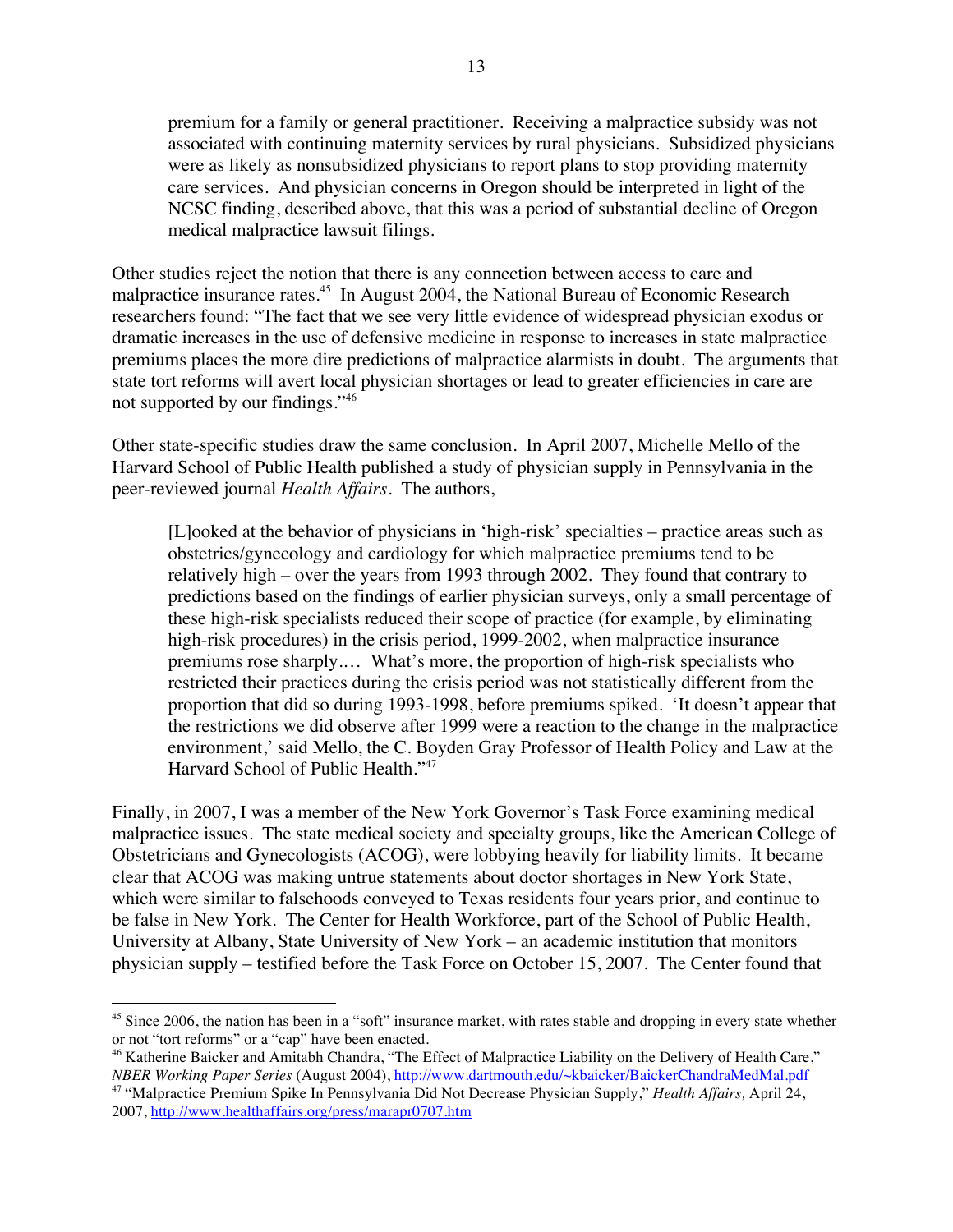the number of OB-GYNs in New York State had been stable for the prior decade and between 2005 and 2006, the number of physicians doing obstetrics *increased* – all while birth rates were dropping in New York State.<sup>48</sup>

While OB-GYN supply is not declining in New York, some physicians do leave New York and every other state; however, the reasons have nothing to do with malpractice. The main reasons physicians leave are: proximity to family; inadequate salary; and visa issues. For non-primary care physicians in New York, for example, no more than three percent leave due to the cost of malpractice insurance – practically dead last on the list of possible reasons for leaving New York State, which has some of the highest malpractice rates in the nation.<sup>49</sup>

Physician shortages correlate with stagnating local economies and decreasing populations in those regions, not with lawsuits or insurance rates. Black, Hyman and Silver said, "Physician supply appears to be primarily driven by factors other than liability risk, including population trends, location of the physician's residency, job opportunities within the physician's specialty, lifestyle choices, and demand for medical services, including the extent to which the population is insured."50 *Reuters* summarized this issue this way: "physicians, the data shows, gravitate towards affluent locales in the United States that already have all the medical help they need."<sup>51</sup>

The argument is also sometimes made that the malpractice environment drives doctors out of certain high-risk specialties. But as with choice of location, lifestyle considerations are far more important in determining a physician's choice of specialty. As reported in the *New York Times*, 52

Today's medical residents, half of them women, are choosing specialties with what experts call a "controllable lifestyle."… What young doctors say they want is that "when they finish their shift, they don't carry a beeper; they're done," said Dr. Gregory W. Rutecki, chairman of medical education at Evanston Northwestern Healthcare, a community hospital affiliated with the Feinberg School of Medicine at Northwestern University.… Lifestyle considerations accounted for 55 percent of a doctor's choice of specialty in 2002, according to a paper in the Journal of the American Medical Association in September by Dr. [Gregory W.] Rutecki and two co-authors. That factor far outweighs income, which accounted for only 9 percent of the weight prospective residents gave in selecting a specialty."

 <sup>48</sup> Center for Health Workforce Studies, SUNY Albany School of Public Health, *Annual New York Physician Workforce Profile, 2006 and 2007 Editions*.

<sup>49</sup> Center for Health Workforce Studies, SUNY Albany School of Public Health, "Resident Exit Survey Summary Brief: Why Do New Physicians Leave New York and How Do They Find Their Jobs?" (December 2007), http://chws.albany.edu/archive/uploads/2012/07/exitleavingny2007.pdf

<sup>&</sup>lt;sup>50</sup> David A. Hyman et al., "Does Tort Reform Affect Physician Supply? Evidence from Texas," Northwestern University Law School, Law and Economics Research Paper No. 12-11; University of Illinois, Program in Law, Behavior and Social Science Research Paper No. LE12-12; University of Texas Law School, Law and Economics Research Paper No. 225 (June 2012) at 8, http://ssrn.com/abstract=2047433

<sup>51</sup> Chris Baltimore, "Special Report: Are doctors what ails healthcare?" *Reuters*, November 6, 2009, http://www.reuters.com/article/uk-usa-healthcare-doctors-idUKTRE5A524720091106

<sup>&</sup>lt;sup>52</sup> Matt Richtel, "Young Doctors and Wish Lists: No Weekend Calls, No Beepers," *New York Times*, January 7, 2004, http://www.nytimes.com/2004/01/07/us/young-doctors-and-wish-lists-no-weekend-calls-no-beepers.html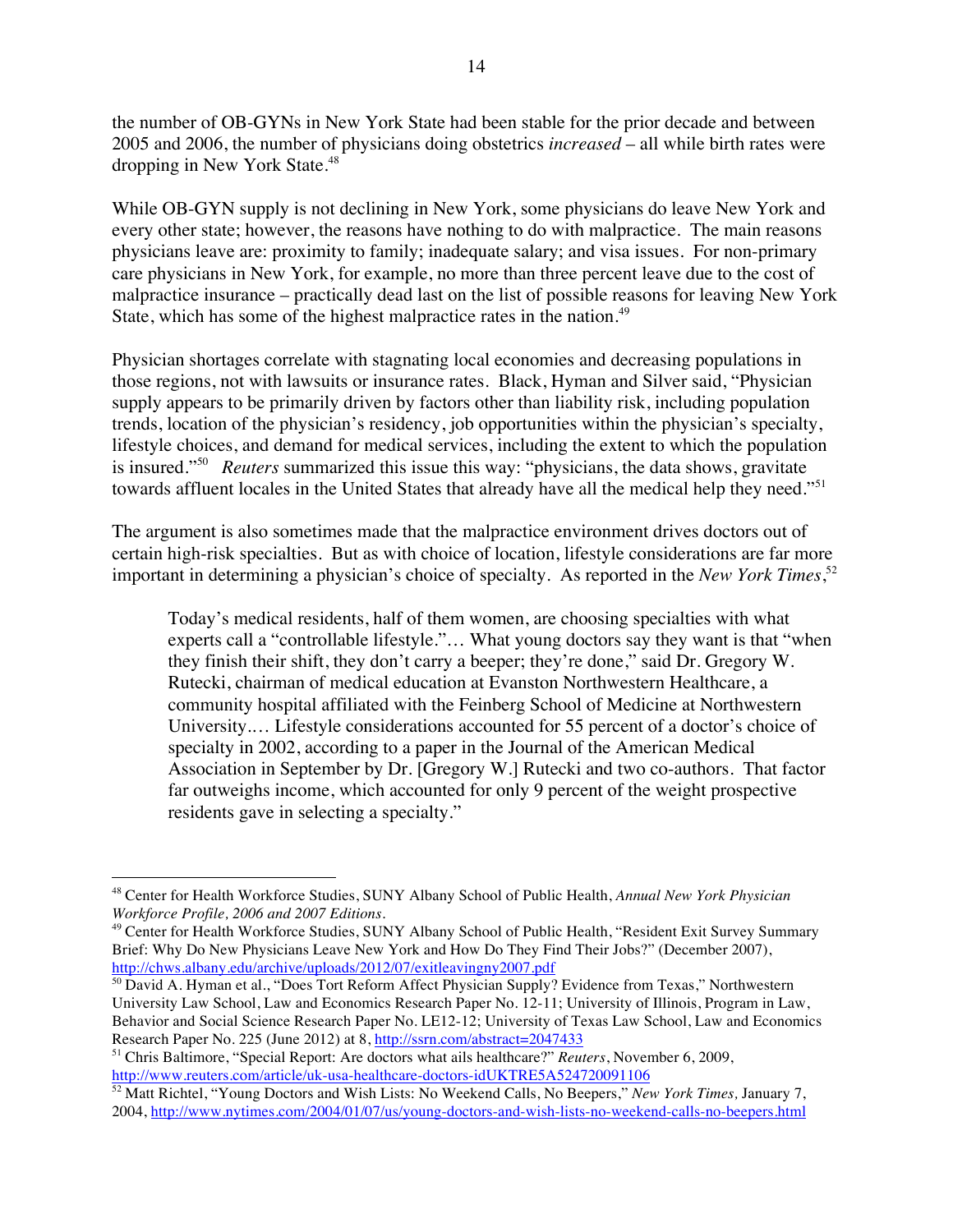For example, compared to dermatology, which is becoming a more competitive specialty, "The surgery lifestyle is so much worse," Dr. [Jennifer C.] Boldrick, who rejected a career in plastic surgery, told the *NYT*. "I want to have a family. And when you work 80 or 90 hours a week, you can't even take care of yourself."

## **DECREASING ERRORS IS THE ONLY FAIR AND SENSIBLE WAY TO REDUCE OBSTETRICAL CLAIMS AND LAWSUITS**

When I served on a New York State medical malpractice task force in 2007 and 2008, we discussed ways to improve patient safety since that is the best way – and only fair way – to reduce injuries, claims, lawsuits and costs to the system. The presentation by Dr. Ronald Marcus, Director of Clinical Operations, Department of Ob-Gyn at Beth Israel Deaconess Medical Center, and Assistant Professor at Harvard Medical School, was instructive. It not only acknowledged the extent of birth injuries caused by OB error, but discussed the reasons for this and proven methods to correct the situation.

Dr. Marcus specifically discussed the concept of team training or crew resource management that was developed by NASA to deal with pilot error. Dr. Marcus found that with crisis management training in OB emergencies, patient outcomes dramatically improved, with a 50 percent decrease in low Apgars and neonatal encephalopathy. With crew resource management in place, he has seen a 23 percent decrease in frequency and 13 percent decrease in severity of adverse events, and a 50 percent decrease in OB malpractice cases. It should be noted that if medical errors were not the cause of certain birth-related injuries, as some doctors insist, clearly these kinds of statistics would not exist.<sup>53</sup>

Similarly, in the February 2011 *American Journal of Obstetrics & Gynecology*, three physicians published an article about a comprehensive obstetric patient safety program that was implemented in the labor and delivery unit at NY Presbyterian Hospital-Weill Cornell Medical Center, beginning in  $2002<sup>54</sup>$ . This program initially came at the recommendation of the hospital's insurance carrier, MCIC Vermont. The authors wrote, "Our experience supports the recommendation that: '. . . Malpractice loss is best avoided by reduction in adverse outcomes and the development of unambiguous practice guidelines.'" Specifically, they say:

After an external review of our obstetric service, we undertook comprehensive system changes beginning in 2003, to improve patient safety on our service. Among these

 53 *See also* Testimony of Neil Vidmar, Russell M. Robinson, II Professor of Law, Duke Law School before the Senate Committee on Health, Education, Labor and Pensions, "Hearing on Medical Liability: New Ideas for Making the System Work Better for Patients," June 22, 2006, https://www.gpo.gov/fdsys/pkg/CHRG-

<sup>109</sup>shrg28417/html/CHRG-109shrg28417.htm ("An earlier study by Rosenblatt and Hurst examined 54 obstetric malpractice claims for negligence. For cases in which settlement payments were made there was general consensus among insurance company staff, medical experts and defense attorneys that some lapse in the standard of care had occurred. No payments were made in the cases in which these various reviewers decided there was no lapse in the standard of care.")

<sup>54</sup> Amos Grunebaum, MD, Frank Chervenak, MD and Daniel Skupski, MD, "Effect of a comprehensive obstetric patient safety program on compensation payments and sentinel events," *American Journal of Obstetrics & Gynecology* (February 2011), http://www.scribd.com/doc/49879103/Columbia-Presbyterian-Patient-Safety-Study